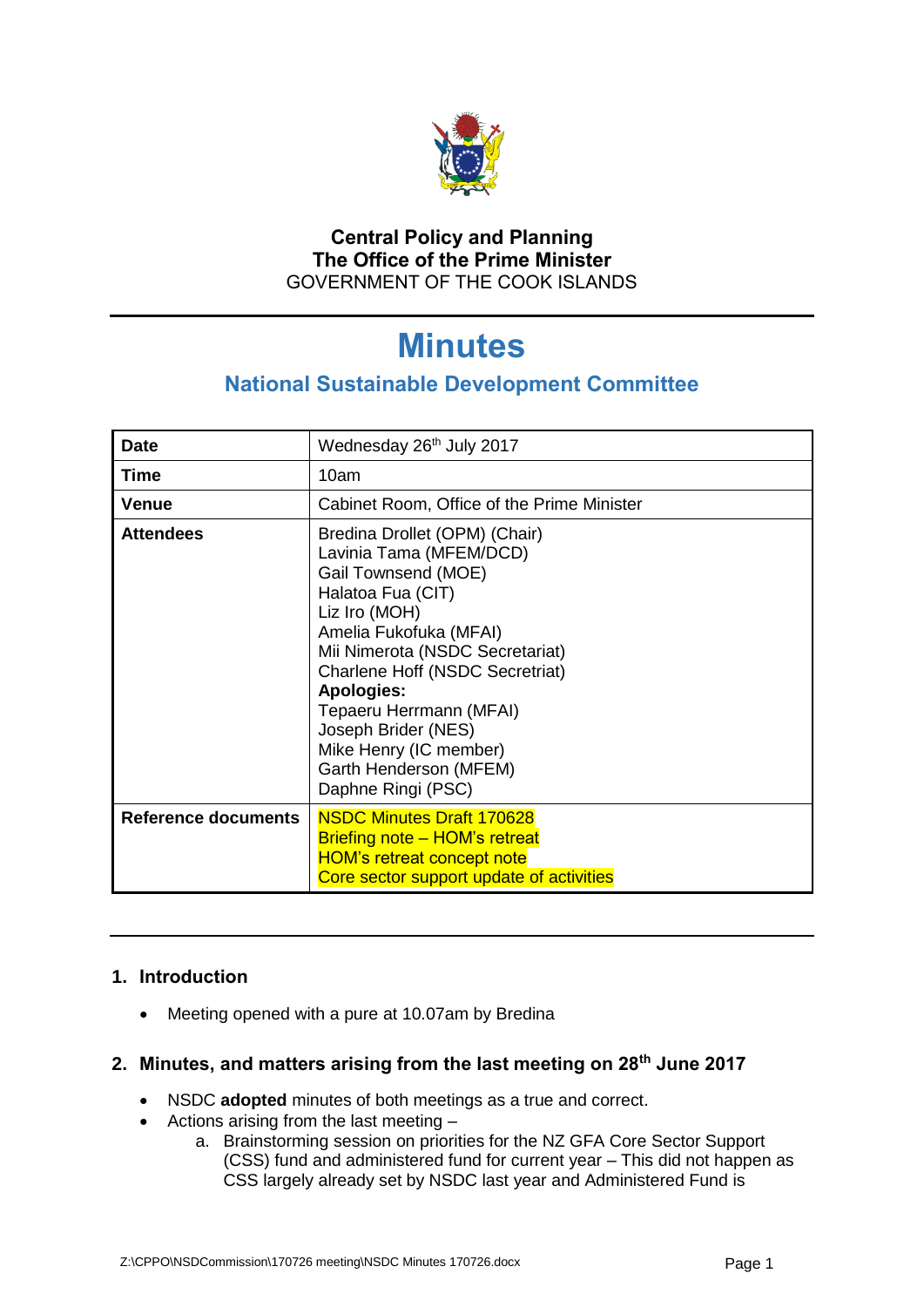expected to target MOJ and ICI as first priorities. Prioritisation will be needed for next financial year and in preparation for the new triennium NZ and so should come out of the HOM's retreat.

- Gail asked for clarification on the 2 funds for institutional strengthening and if they both end at the end of this financial year  $(30<sup>th</sup>$  June 2018). This was confirmed.
- The current core sector support activities list was circulated at the meeting. An update was given on each of the current priorities as listed. The CSS team (one person from DCD and one person from CPPO) have been working with agencies to ensure that TORs are finalised in August, procurement to commence in September and contract signing before 31 December for majority of proposal.
	- 1. Phase 4 Implementation of the Revenue Management System: (MFEM) Implementation phase, contracts already signed.
	- 2. Financial Management Information System (FMIS): (MFEM) Implementation phase, contracts already signed.
	- 3. Resourcing for Aviation International Compliance: (MOT) Implementation phase, contracts already signed.
	- 4. Resourcing for Maritime Compliance: (MOT) TOR in development with MOT. Anticipate TOR to be completed shortly.
	- 5. Companies Online Registry (MOJ) TOR and Procurement on hold pending confirmation if Justice legislation passed in recent Parliament sitting
	- 6. CSS GFA Coordinator: (CPPO/DCD) Implementation phase, contracts already signed.
	- 7. Asset Management Stock take: Scope and TOR currently in development. Discussions between ICI and CIIC. Expected to be large and complex with TOR finalization and procurement to be later than other activities on the list.
	- 8. Audit House Keeping TA (MFEM). Likely to proceed before December.
	- 9. Foreign Direct Investments: (MFEM) TOR is being developed. Expected to be procured by December.
	- 10. Health and Safety Legislation Review: (INTAFF) Discussions on TOR between NZ and INTAFF. Anticipating that this will be signed before December.
	- 11. State Owned Enterprises: (CIIC) CIIC has requested this be removed.
	- 12. Resourcing for CIG Annual Audit backlogs: (MFEM/Audit) Further discussions needed on this matter. Gail asked for clarification on how this proposal relates to Annual Audit Backlog proposal. Lavinia advised this will be led by Treasury and more alignment to FMIS. The approach is they are looking for a technical person that will be embedded to align the ministries to get their annual accounts and financial statements completed and Audit will be able to come in and do their job. And the Audit proposal is how they address their needs such as staff.
	- 13. Public Expenditure Reviews of the economic, social, and environmental sectors: (MFEM) Further advise from MFEM regarding prioritisation of this and timeframes.
	- 14. New proposal Addressing ODA Graduation: (MFEM) developing the GNI Data series. Endorsed by NSDC.
	- 15. New Proposal Workers Compensation Review: (INTAFF) Endorsed by NSDC. Liz Iro noted work on broader insurance including health insurance and potential changes to the national superannuation funding to achieve a system similar to Medicare that Health has embarked on with support Minister Brown and Minister Glassie this week and given there support. Liz said that there were early discussions with INTAFF but went ahead with their current insurance liability programme. MOH however will go ahead with developing a concept note. Bredina noted that the current INTAFF programme was simply collecting based on current system and this planned review was looking at modernizing the worker's insurance framework so it made sense that at this concept stage that MOH, INTAFF etc do meet to ensure that this TA can capture options including broader insurance beyond workers insurance.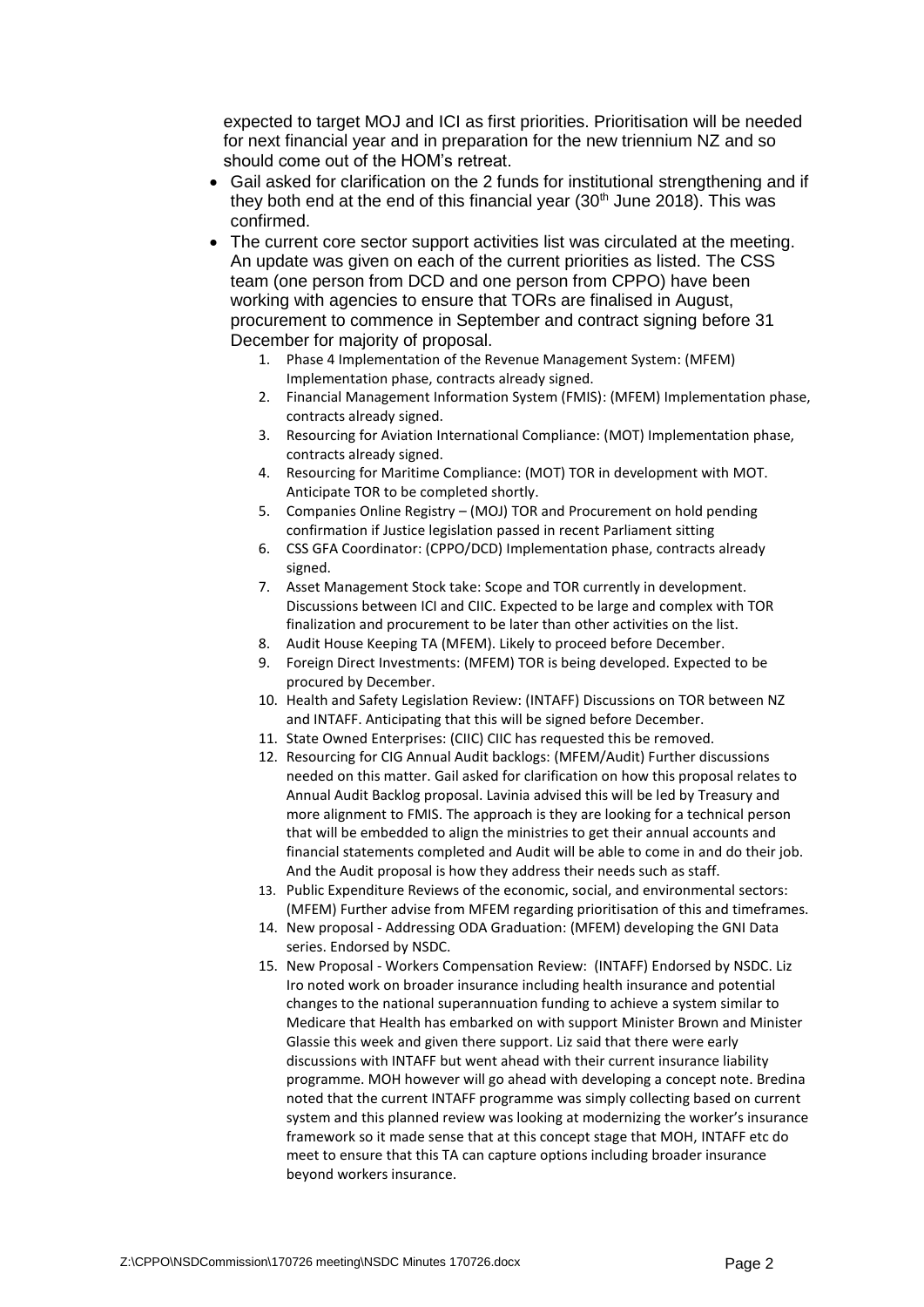- 16. New Proposal Prison review and warden training: (MOJ) NSDC agreed to this inprinciple as it came through the McDermott-Matapo report and Capacity assessment. TOR needs to be developed.
- NSDC **endorsed** the list of priorities and three additional items: namely ODA graduation, Workers Compensation and the Prison Review.
- NSDC **agreed** the Ministries need to aim to finalise TOR by 31<sup>st</sup> August, commence procurement in September and contracts to be signed by 31<sup>st</sup> **December**
- NSDC **agreed** that high level policy dialogue meeting with NZ should occur after HOMS retreat in October 2017.
- b. HOM's retreat discussed later in the meeting.
- c. Presentation to NSDC by  $4<sup>th</sup>$  August on the Immigration policy MFAI has revised the Foreign Policy Whitepaper timelines as the work involved is far more significant than initially envisaged. An October at the earliest timeline for presentation to NSDC is now envisaged, MFAI will keep the Secretariat informed as this work progresses should the timeframes change again

#### **Action**

No actions required

## **3. Update on HOM's Retreat**

- Mii updated NSDC on the HOM's retreat. A draft concept note was circulated to members however there was one change to dates following confirmation from PS Commissioner Russell that HOM's are only available on the 23-24 October (not 24- 25 October).
- The northern group EO's are likely to come on 16 October and the southern group EO's will arrive the weekend of the HOM's retreat. As the northern group EO's and financial officer's will be here a week earlier, that time will be used to give them dedicated training in that week.
- Currently one sub working group has developed a survey, this has gone out to the Pa Enua EO's to get clarity of their expectations on this training and their experience going through the last budget process. We are expecting this information this Friday and this will help inform the Pa Enua training schedule. Another sub working group will look at specifically the HOM's retreat training programme. Programme is still yet to be developed but the working group will keep the NSDC informed of any updates.
- Total cost slightly exceeds \$100,000 with \$68,000 in airfares alone. MFEM has confirmed that Public Sector Strengthening fund could support travel only and that cost-sharing options need to be explored. Options include:
	- o look at climate change division funds or ridge to reef funds (Bredina noted that we had looked at GCF readiness funds but that wasn't available now but need to see if there is SRICC funding)
	- o Halatoa suggested Ministries wanting to host or run a session could pay for morning tea etc.
	- o Another suggestion from Halatoa was to not fund the travel but instead invest in Skype service partnership with Bluesky. Mii responded to Halatoa's suggestion and advised this could be explored but for this year MFEM would like Pa Enua to participate for training.
	- $\circ$  Bredina noted if MFEM can quarantee cost of flights of \$68,000 (through the MFEM fund), instruction could be issued to each island governments to pay for their own per diem (estimated total of \$30,000), and the NSDC institutional strengthening administered fund could pay the remainder of up to \$10,000 for venue, catering etc.